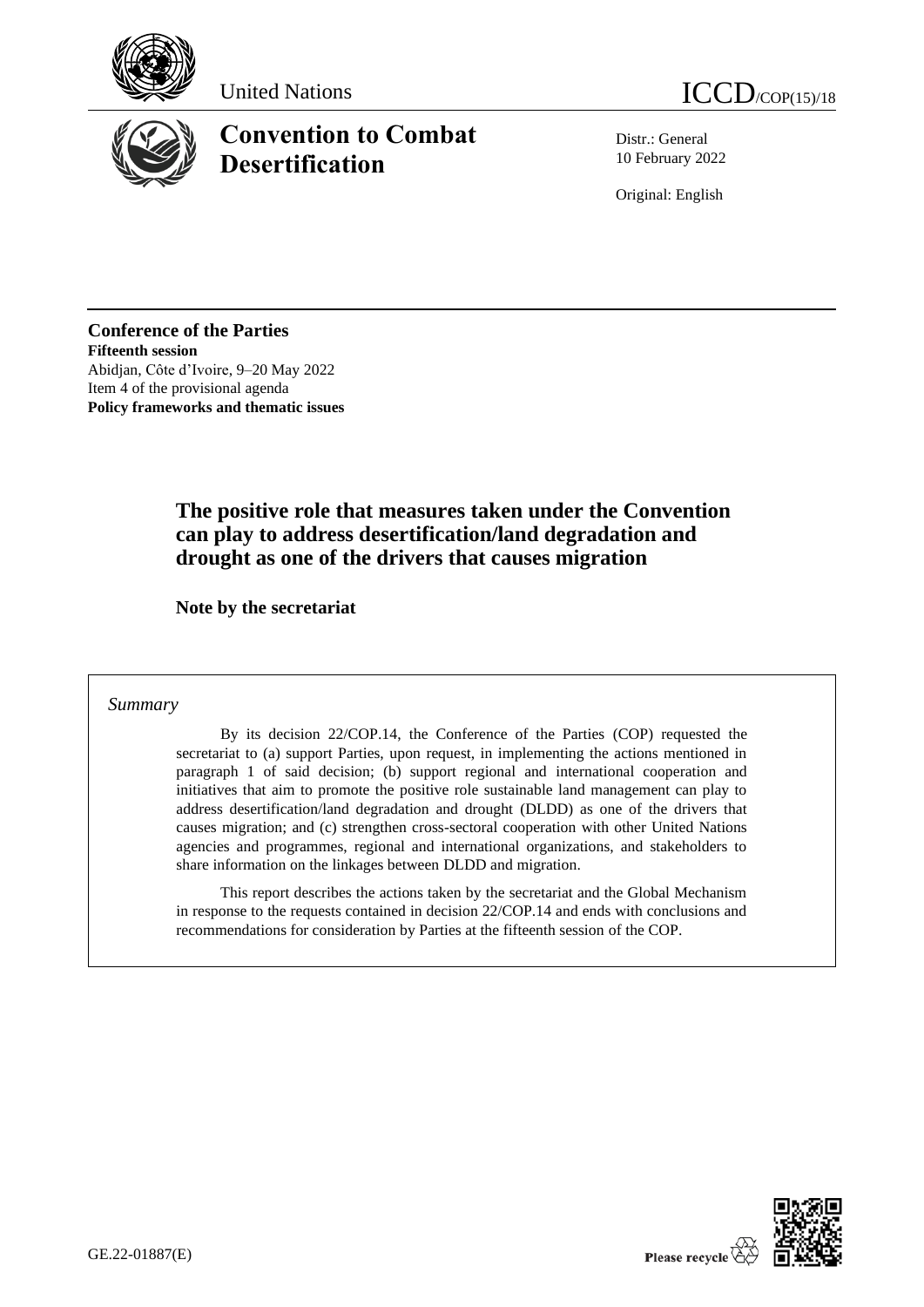## Contents

|      |           |  | Paragraphs | Page          |
|------|-----------|--|------------|---------------|
|      |           |  | $1 - 3$    | 3             |
| H.   |           |  | $4 - 22$   | 3             |
|      | А.        |  | $4 - 10$   | $\mathcal{R}$ |
|      | <b>B.</b> |  | $11 - 14$  | 5             |
|      | C.        |  | $15 - 22$  | 5             |
| III. |           |  | $23 - 27$  | 7             |
|      |           |  |            |               |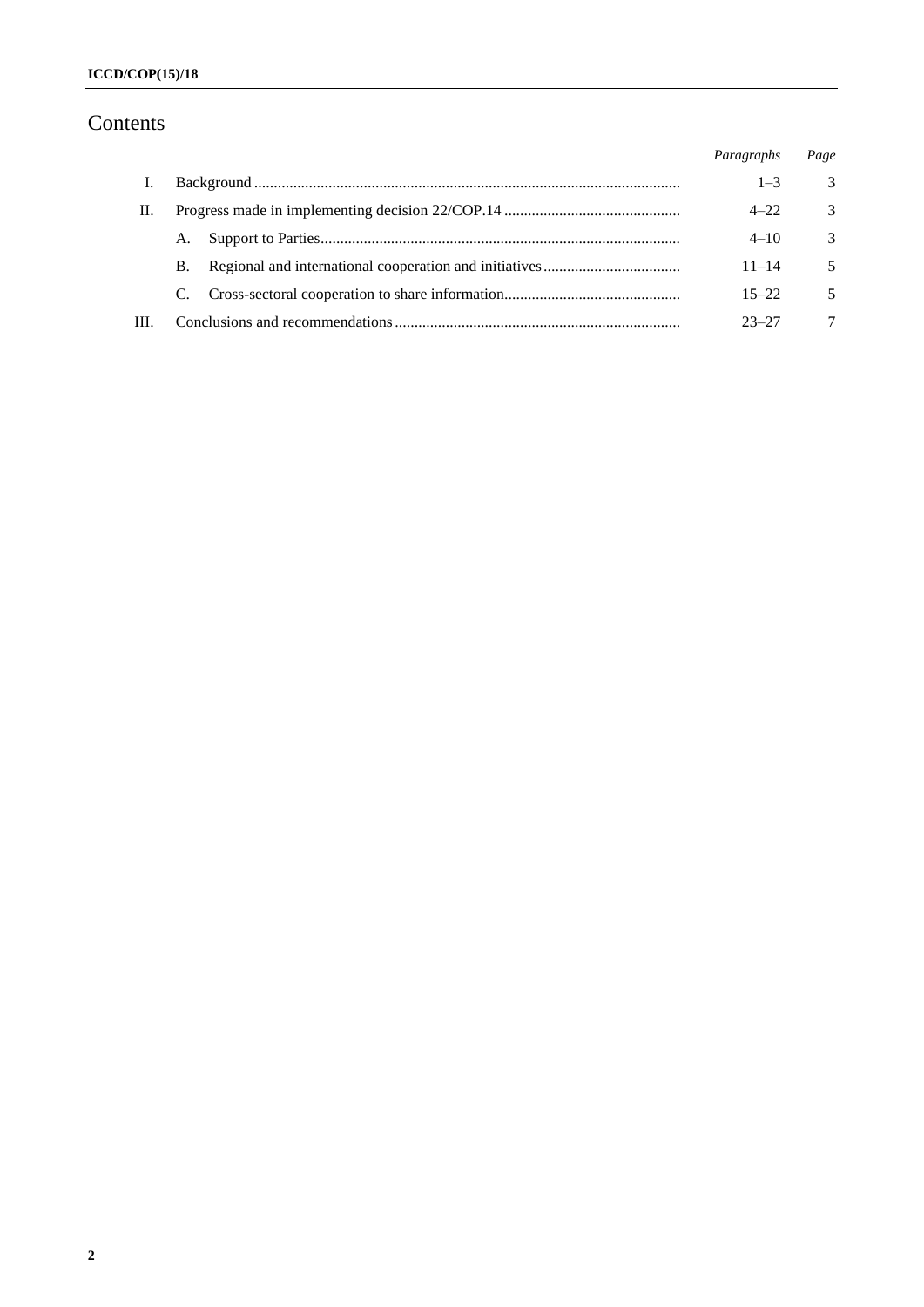## **I. Background**

1. The Convention was the first multilateral environmental agreement to explicitly address migration and displacement issues in the context of sustainable development. The United Nations Convention to Combat Desertification (UNCCD) preamble recognizes that "desertification and drought affect sustainable development through their interrelationships with important social problems such as poverty, poor health and nutrition, lack of food security, and those arising from migration, displacement of persons and demographic dynamics".

2. The Convention is mentioned among the international instruments upon which the Global Compact for Safe, Orderly and Regular Migration is founded. Adopted in December 2018 and endorsed by the United Nations General Assembly the same month, the Global Compact recognizes that desertification/land degradation and drought (DLDD) are among the drivers/structural factors that compel people to leave their country of origin. Countries that signed the Global Compact committed, at the operational level, to (a) develop adaptation and resilience strategies for sudden-onset and slow-onset natural disasters, including DLDD, taking into account the potential implications for migration, while recognizing that adaptation in the country of origin is a priority; and (b) harmonize and develop approaches and mechanisms at subregional and regional levels to address the vulnerabilities of persons affected by sudden-onset and slow-onset natural disasters by promoting sustainable outcomes that increase resilience and self-reliance.

3. Decision 22/COP.14 requests the secretariat to support Parties, upon request, in promoting the positive role that measures taken to implement the Convention can play to address DLDD as one of the drivers that cause migration and enhancing international cooperation that aims to implement several critical actions.

### **II. Progress made in implementing decision 22/COP.14**

#### **A. Support to Parties**

4. Decision 22/COP.14 requested the secretariat, subject to the availability of resources, to support Parties, upon request, in implementing actions related to:

(a) Promoting the restoration of degraded land as one way of changing the narrative in communities impacted by DLDD, and allowing UNCCD implementation to focus on new opportunities and solutions which offer hope to young people;

(b) Reviewing development policies, including land-use policies and agricultural practices, with a view to promoting large-scale ecological restoration;

(c) Fostering renewable energy within different national contexts, as appropriate, including through partnerships, as a means to catalyse restoration of land and the development of rural enterprise, taking into account all relevant Sustainable Development Goals;

(d) Promoting the development of small- and medium-sized enterprises in rural areas, inter alia, by creating sustainable value chains for local products, reducing pre- and post-harvest losses of agriculture and investing in clean rural industries;

(e) Encouraging responsible and sustainable investment by the private sector in land restoration, conservation and improvement, and livelihood development, as well as exploring how to develop a business case, including the consideration of public funding to facilitate increased private investment.

5. On the basis of a memorandum of understanding signed in 2014, the secretariat and the International Organization for Migration (IOM) continue to have a structured and rich collaboration with a strategy for action that has so far has focused on three areas of cooperation: (i) understanding and analysing DLDD as driver of migration; (ii) raising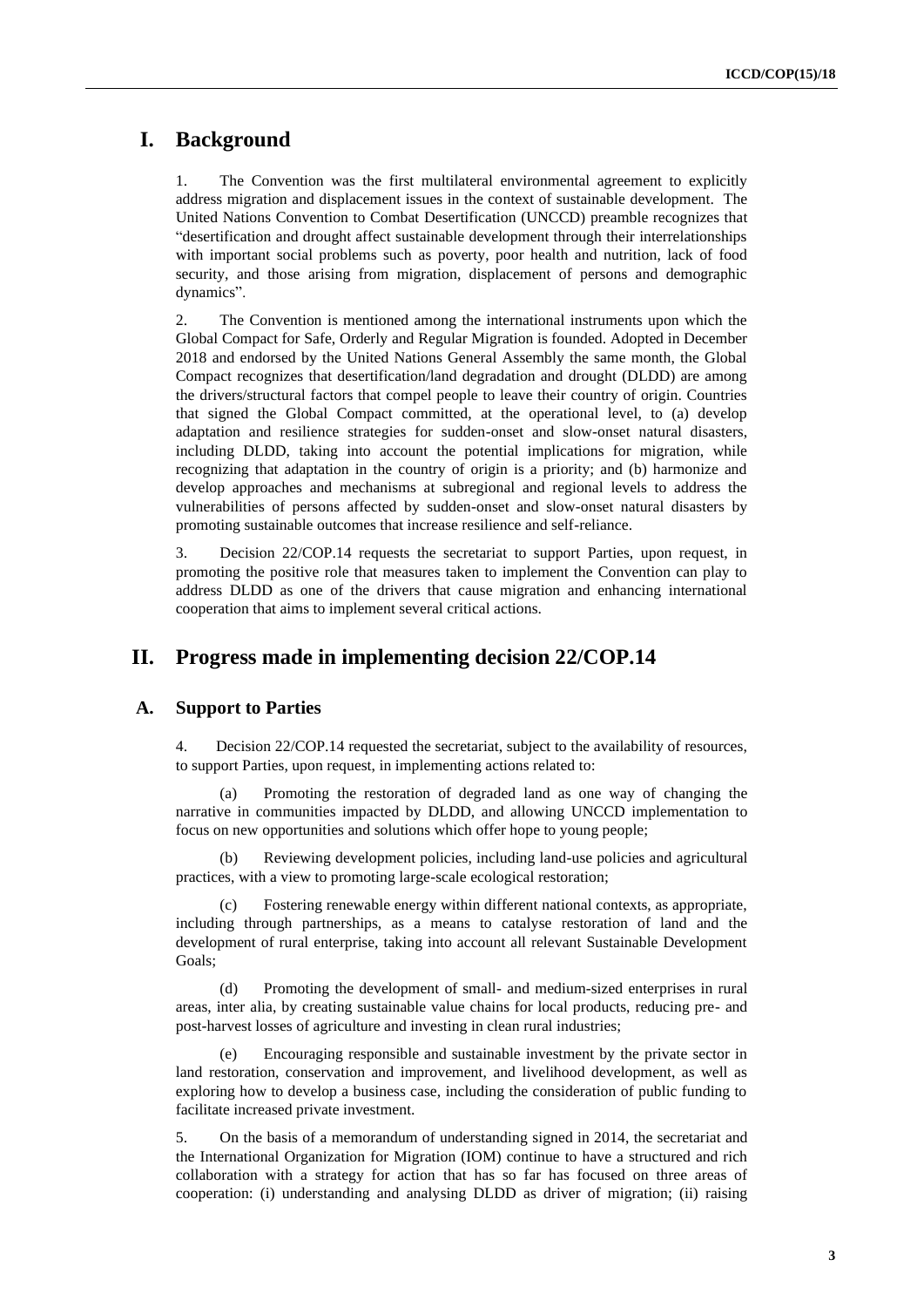awareness of the land–migration nexus and ensuring that the international policy processes duly recognize its importance; and (iii) developing policy and practices that link sustainable land management (SLM) and safe, regular and orderly migration. Forthcoming regional studies will be especially valuable in terms of turning policy into action.

6. The secretariat and the Global Mechanism (GM) have been supporting the Great Green Wall for the Sahara and Sahel Initiative, which aims to restore 100 million hectares of degraded land, sequester 250 million tonnes of carbon and create 10 million green jobs in rural areas via a mosaic of green and productive landscapes across 11 countries (Burkina Faso, Chad, Djibouti, Eritrea, Ethiopia, Mali, Mauritania, Niger, Nigeria, Senegal, Sudan). Under the guidance of the Pan African Agency of the Great Green Wall and following the One Planet Summit held in January 2021, five action pillars are envisioned: (1) Investment in small and medium-sized farms and strengthening of value chains, local markets, and the organization of exports; (2) Land restoration and sustainable management of ecosystems; (3) Climate-resilient infrastructure and access to renewable energy; (4) Favorable economic and institutional framework for effective governance, sustainability, stability and security; and (5) Capacity-building.

7. After the One Planet Summit held on 11 January 2021 under the sponsorship of France, the GM was invited to coordinate the accelerator unit for the implementation of the Great Green Wall Initiative. The GM's role is to monitor the financial and technical investments and the impact of projects being implemented; share expertise, knowledge, feedback and good practices; connect actors to scale up successful initiatives; and facilitate the involvement of the private sector, civil society and research/innovation. Pillar 4 (as described above) touches directly on the need to (i) create a positive enabling environment for communities to thrive in situ and provides an opportunity to address the DLDD-related drivers of migration, including incentives to attract youth to rural enterprises; and (ii) share the lessons learned with other UNCCD regions.

8. Upon the request of Central Asian countries (Kazakhstan, Kyrgyzstan, Tajikistan, Turkmenistan, and Uzbekistan), the secretariat commissioned a study to provide evidence on the role of DLDD in driving out-migration in the region with the financial support of the Russian Federation, specifically to assess the impact of land-use practices on migration at the national and regional level, including in the context of the COVID-19 pandemic. The scope of the study was discussed and endorsed by participating countries, in collaboration with the IOM office in Vienna and the National Institute of Geography of Russian Academy of Sciences. In July 2021, a kick-off meeting took place to initiate national consultation processes and identify partnerships for data and information collection and analysis as well as for the dissemination of the outcomes of the study.

9. The Central Asia study specifically aims to evaluate the prospects for creating new jobs by promoting sustainable agricultural practices and improving the skills of rural youth and migrants returning to these countries. It will also demonstrate how land-based green growth and sustainable value chains can build a social safety net for rural populations through job creation, alternative incomes and disincentives for mass out-migration and land abandonment. The outcomes of the study will also be considered to (i) design genderresponsive transformative projects and programmes to achieve land degradation neutrality (LDN); (ii) inform governments, including at subnational level, on potential opportunities to create green rural jobs in migration-prone areas; and (iii) promote technology transfer and joint capacity-building. The preliminary results of the study are expected to be presented at the fifteenth session of the Conference of the Parties (COP 15).

10. Upon request, another study for the Western Balkans developed a theoretical model to leverage remittances and diaspora investments in land restoration/SLM in the region. In partnership with the IOM Regional Office in Vienna, Austria which provides support to IOM offices in South-Eastern Europe, Eastern Europe and Central Asia, the secretariat is supporting the investigation of the DLDD–migration nexus and the potential role of the diaspora in financing land restoration activities. It will also design a financing mechanism with a business model, customer engagement plan and projected economic/financial returns, including an analysis of the incentives – monetary and non-monetary – and other complementary financial resources needed.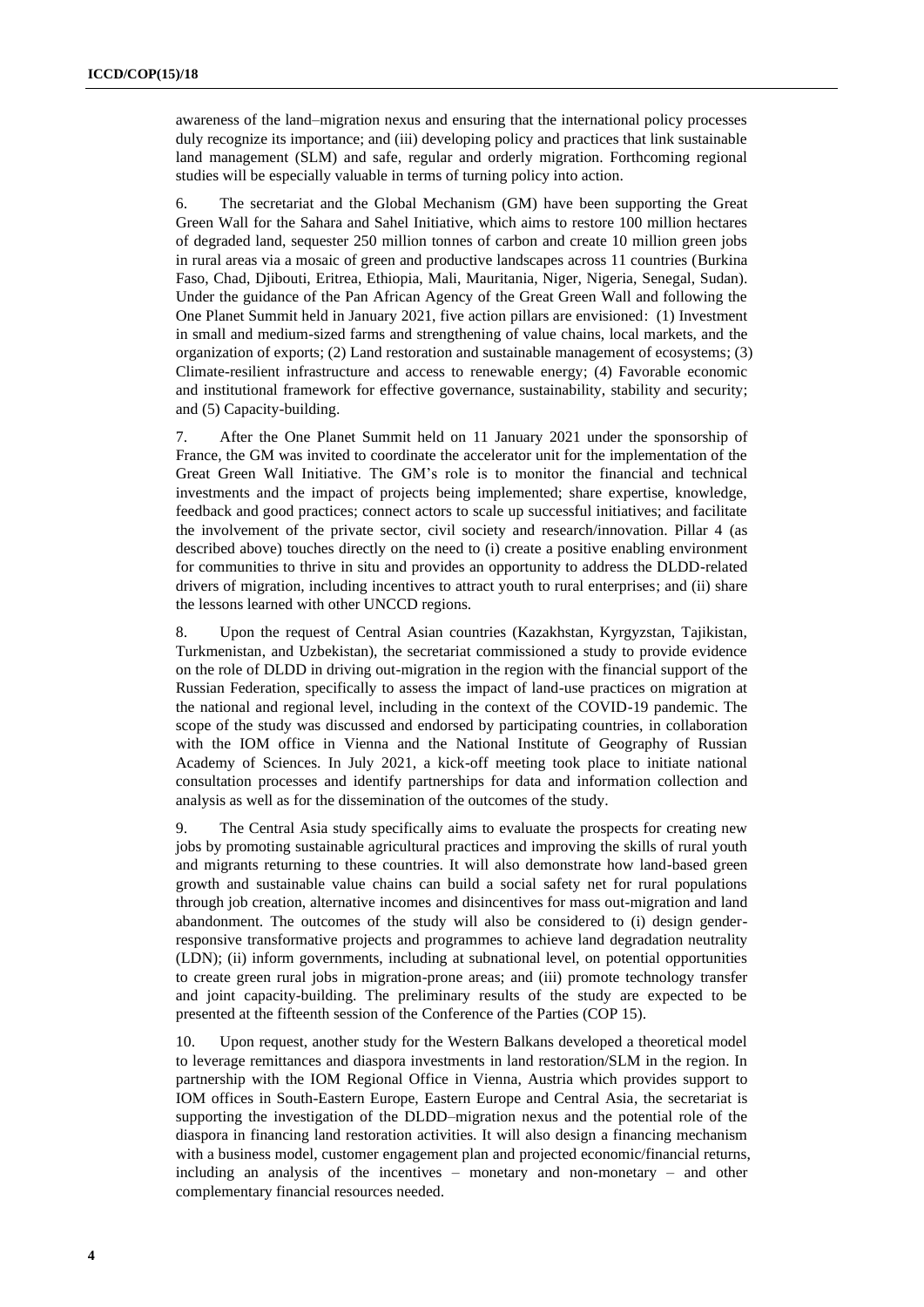#### **B. Regional and international cooperation and initiatives**

11. Decision 22/COP.14 also requested the secretariat to support regional and international cooperation and initiatives, within the scope of the Convention, that aim to promote the positive role SLM can play to address DLDD as one of the drivers that causes migration. The secretariat and the GM have developed several partnerships in this regard, most notably with the International Fund for Agricultural Development (IFAD) in providing support to the Sustainability, Stability and Security Initiative (3S Initiative).

#### **3S Initiative and the International Fund for Agricultural Development**

12. Implementation responsibility and governance oversight for the 3S Initiative has been incorporated into IFAD's multilateral structures under the new Rural Resilience Programme. These structures provide the 3S Initiative with a sound institutional footing with respect to its operational implementation and fiduciary arrangements, including through the Trust Fund for the IFAD Adaptation for Smallholder Agriculture Programme. Potential financial contributors to the 3S Initiative will find these implementation and oversight arrangements to be credible and reassuring. The essential task at this juncture is to initiate fundraising based on an agreed strategy.

13. As part of the efforts to mobilize new resources for the 3S Initiative, the secretariat and the IFAD Financing Facility for Remittances are exploring the possibility of developing a model to leverage remittances and diaspora investment for land restoration/SLM in 3S Initiative countries in West Africa. A concept note was developed to address innovative financing models for land restoration/SLM; an analysis of incentives and other enabling factors that would facilitate this type of investment; an assessment of geographical scope with a focus on 3S Initiative countries, including the Gambia, Ghana, Mali, Nigeria, Senegal and Somalia; and operational modalities for testing the model either within existing projects or by establishing pilot projects.

14. After initial discussions with the Green Climate Fund, the secretariat and IFAD agreed to jointly develop a concept note and funding proposal within the framework of IFAD's Enhanced Adaptation for Smallholder Agriculture Programme (ASAP+) to support three countries in the 3S Initiative as part of a more expansive global coverage. The proposal will seek to channel climate finance to meet the overlapping objectives of ASAP+ and the 3S Initiative, specifically to reduce the climate change drivers of rural migration and unemployment. The secretariat is contributing to proposal preparation costs that will cover the following elements: institutional arrangements, implementation structure, investment criteria, best practice, private sector leveraging, climate rationale, financial and economic analysis, gender action plan, youth employment, stakeholder consultations, editing and formatting, climate impacts analysis and modelling, and environment and social safeguards.

#### **C. Cross-sectoral cooperation to share information**

15. Decision 22/COP.14 requested the secretariat to strengthen cross-sectoral cooperation with other United Nations agencies and programmes, regional and international organizations, and stakeholders to share information on the linkages between DLDD and migration.

16. The secretariat has participated in conferences on DLDD and migration to move from policies to action within the scope of the Convention. In the past biennium, the relationship between urban and rural communities and the factors driving urban–rural migration; climate and security; and green jobs and livelihoods has gained special resonance.

#### **1. Urban–rural linkages**

17. Urban–rural linkages have been addressed at previous COPs. At COP 13, the Interactive Dialogue with Mayors concluded with the key takeaway message: "The ways in which cities are planned, financed, developed, built, governed and managed has a direct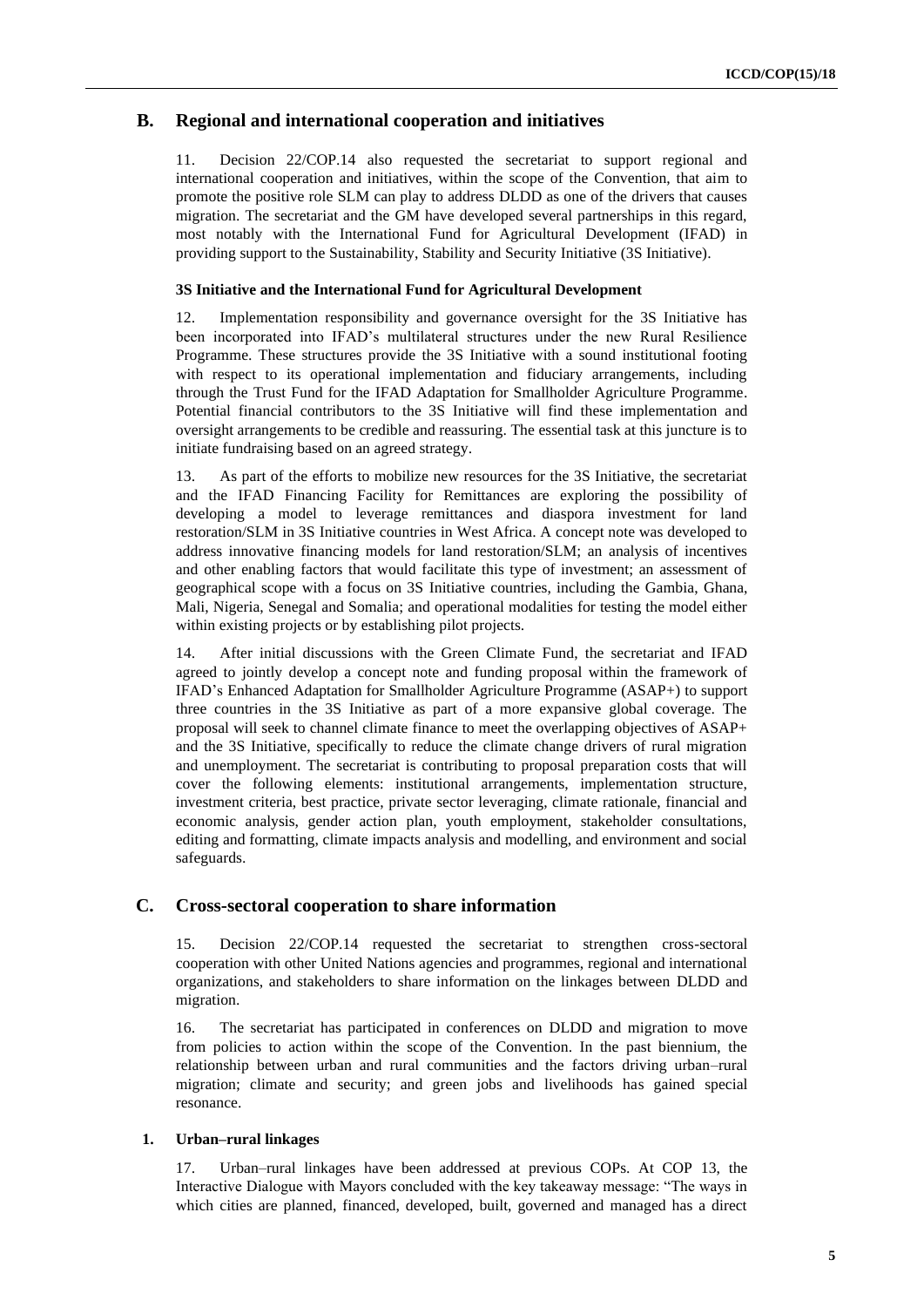impact on sustainability and resilience that goes well beyond urban boundaries." At COP 14, the Local and Regional Governments Day organized by ICLEI – Local Governments for Sustainability contributed to the High-Level Segment Ministerial Round Table titled "Rural and urban communities – failing or flourishing together". The key messages from this round table included: (i) rural and urban communities need to act as partners and not competitors; (ii) land-use planning should be considered together with ecosystem conservation and restoration; and (iii) there is a need to strengthen linkages and promote collaboration between the public and private sectors to bring together sustainable supply and value chains. The COP 14 New Delhi Declaration encouraged local governments to adopt integrated land use management and enhanced land governance to rehabilitate the natural resource base that makes cities sustainable, taking into consideration the New Urban Agenda, including by reducing rates of land consumption and soil sealing along with biodiversity and ecosystem loss.

18. Subsequently, a strong working relationship has been established with the Policy, Legislation and Governance Section at UN-Habitat. This Section is responsible for the publication "Urban-Rural Linkages: Guiding Principles and Framework for Action to Advance Integrated Territorial Development" that will support Parties in revising national and subnational rural, urban and territorial policy frameworks. Future work being considered may focus on producing a policy brief and a technical guide to strengthen synergies between implementation and monitoring approaches on urban-rural linkages and LDN.

19. Along this line, a pilot project has been initiated in partnership with the United Nations Environment Programme (UNEP) to demonstrate the urban–rural linkages concept in connection with LDN and SLM within the framework of the Changwon Initiative's Greening Drylands Partnership. The pilot project addresses an integrated urban–rural approach to be implemented in dryland urban and peri-urban areas of Ethiopia (four locations), with a focus on agroforestry interventions incorporating integrated land use planning and sustainable value chains (e.g. coffee). It aims to contribute to addressing multiple development challenges, including rural livelihoods, rural out-migration, food security, access to energy, and ecosystem protection, among other things. The outcome and lessons learned from the pilot project will provide input for refining the urban–rural linkage concept and the development of policy options promoting sustainable agricultural and rural development as well as sustainable resource management while contributing to achieving LDN through integrated land-use planning approaches. An overall approach to the Greening Drylands Partnership is provided in document ICCD/CRIC(20)/5.

#### **2. Climate and security**

20. Climate risk, migration and increased insecurity continue to be high on the political agenda, with land restoration and efforts to restore terrestrial ecosystems seen as a key measure for stabilizing climate-vulnerable communities. The secretariat was invited to contribute to the Climate Security Mechanism (CSM), a coordination mechanism for climate and security housed within the United Nations Department of Political and Peacebuilding Affairs, with input from the United Nations Development Programme and UNEP. This interagency body has the task of providing climate risk assessments to the United Nations Security Council and other United Nations bodies which synthesize inputs from different United Nations agencies and external experts. The CSM team has created an online Community of Practice to exchange ideas and contacts for project development and the organization of events. The secretariat has contributed to this work by describing the effects of DLDD on migration and instability in fragile areas and providing lessons learned from the 3S Initiative. The Drought Toolbox, performance review and assessment of implementation system (PRAIS) and LDN target-setting reports were also presented as potential sources of data for the climate-security risk assessment framework of CSM.

21. German think-tank adelphi partnered with the secretariat to hold a regional dialogue on climate change and security risks in North Africa and the Sahel in November 2019. The event was convened within the framework of the Climate Diplomacy Initiative, supported by the German Federal Foreign Office, with the Government of Morocco and the 3S Initiative also contributing to its organization. A Climate-Fragility Risk Brief on North